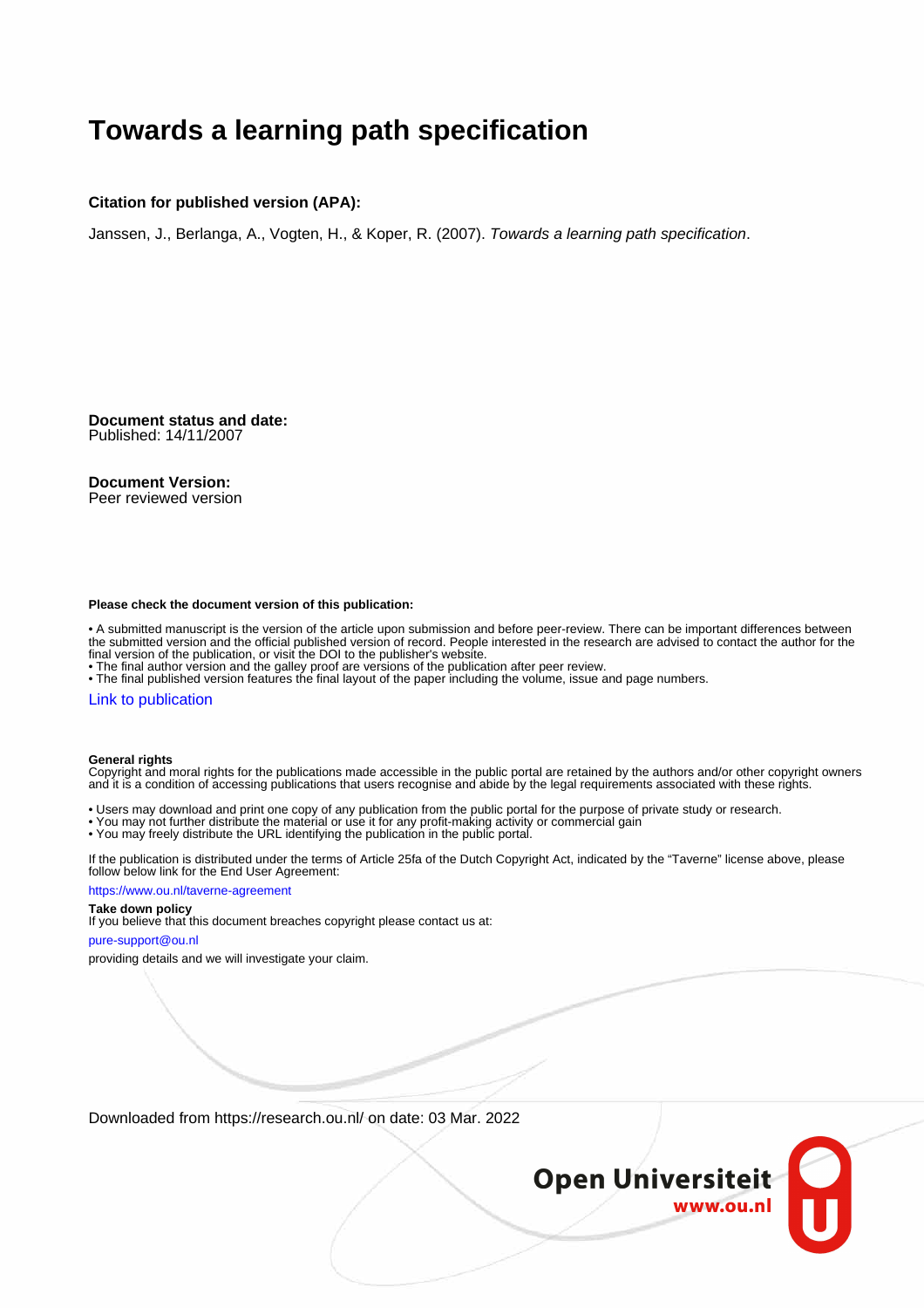# Towards a learning path specification

José Janssen, Adriana Berlanga, Hubert Vogten, Rob Koper

Educational Technology Expertise Centre *Open University of The Netherlands*

5th International ePortfolio Conference Maastricht 17-19 October 2007



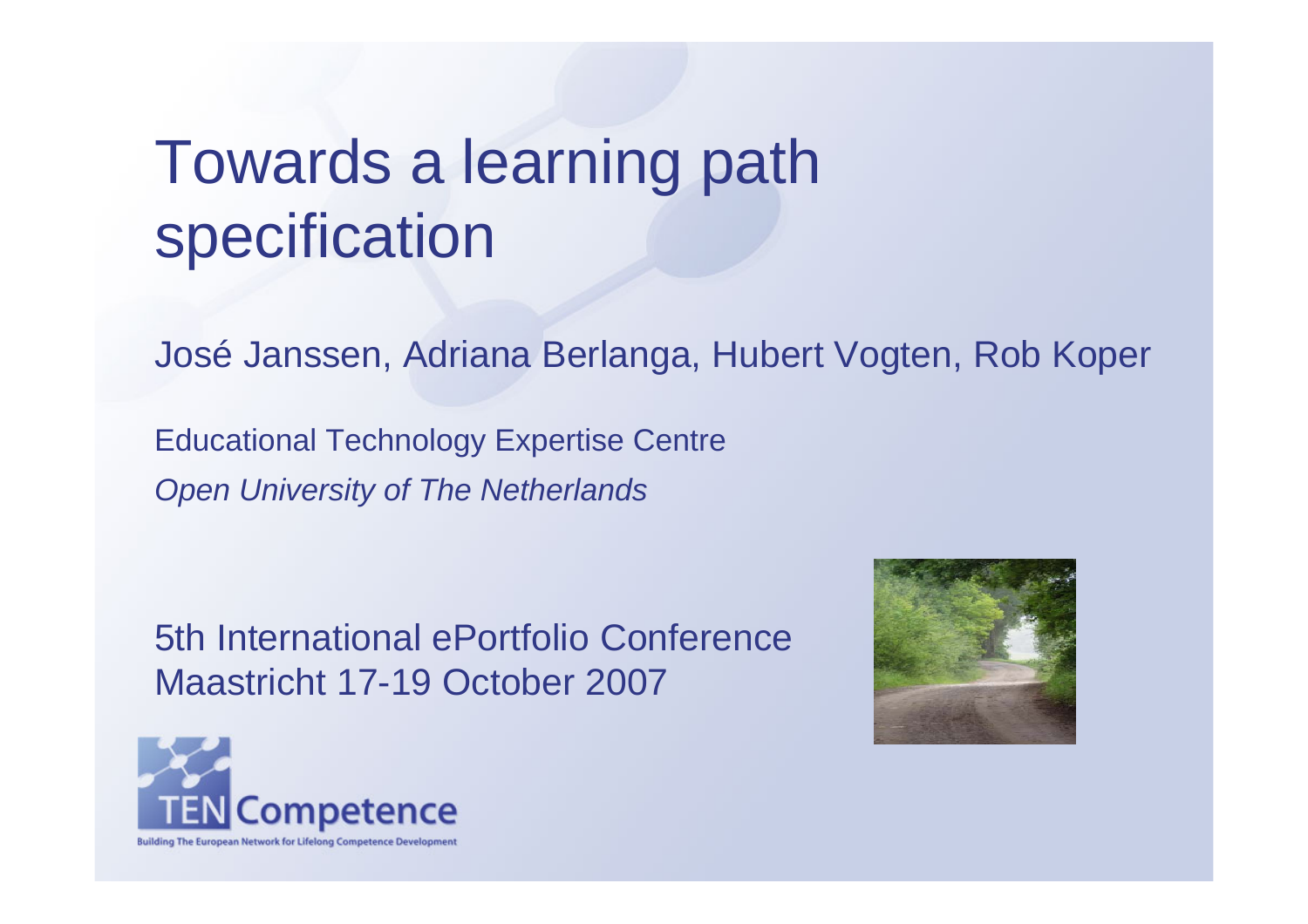## Four topics:

- 1. Why we need a learning path specification
- 2. Requirements
- 3. Existing approaches
- 4. Initial model

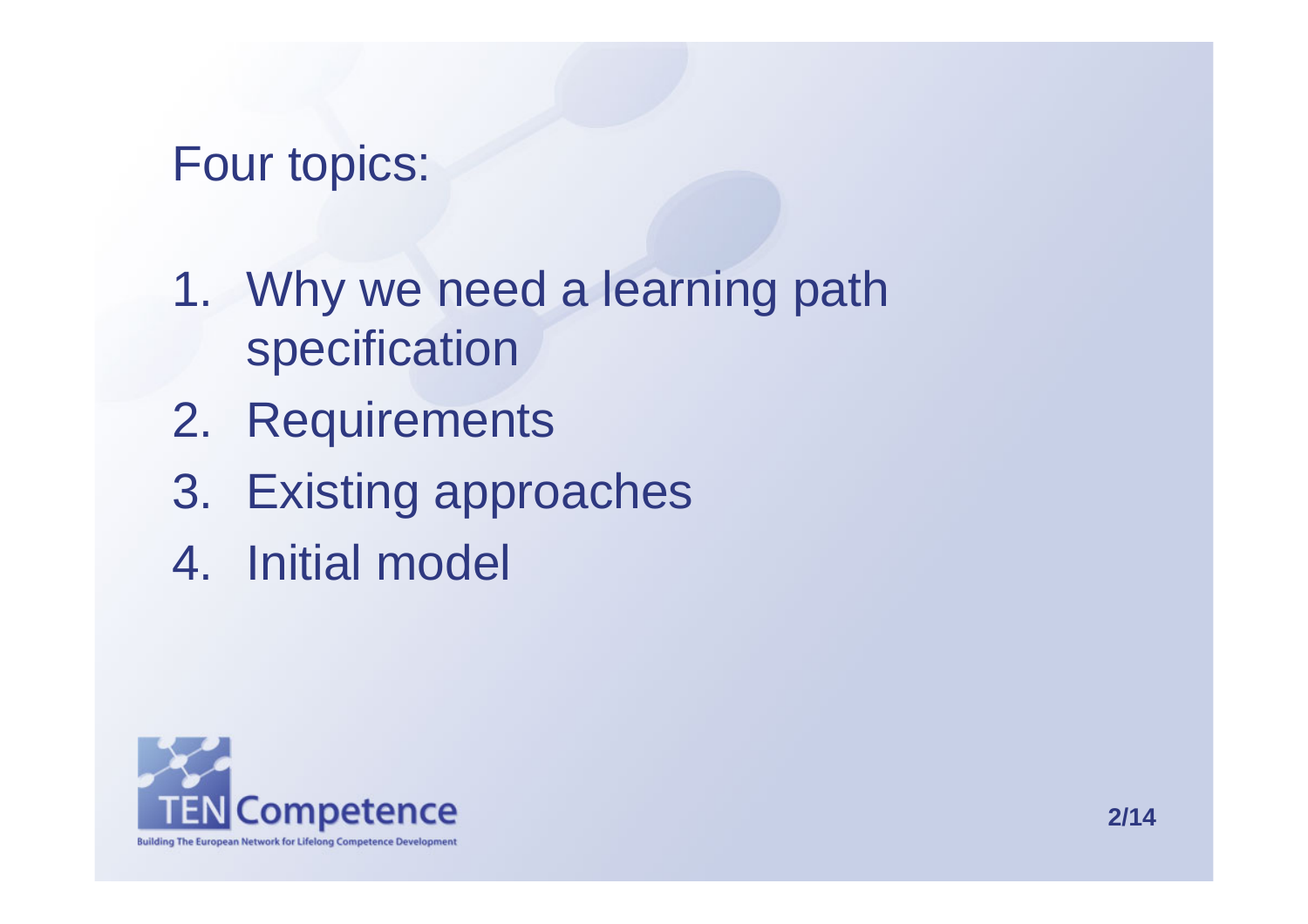"ePortfolio systems need to assist the user in both classifying their current and desired skill levels and in defining appropriate learning paths. (..)

For the latter, they should be able to take into account existing material, courses, etc. and accompanying meta-data and derive possible goals within a certain timeframe"

Hilzensauer, W., Hornung-Prähauser V., & Schaffert, S. (2006).

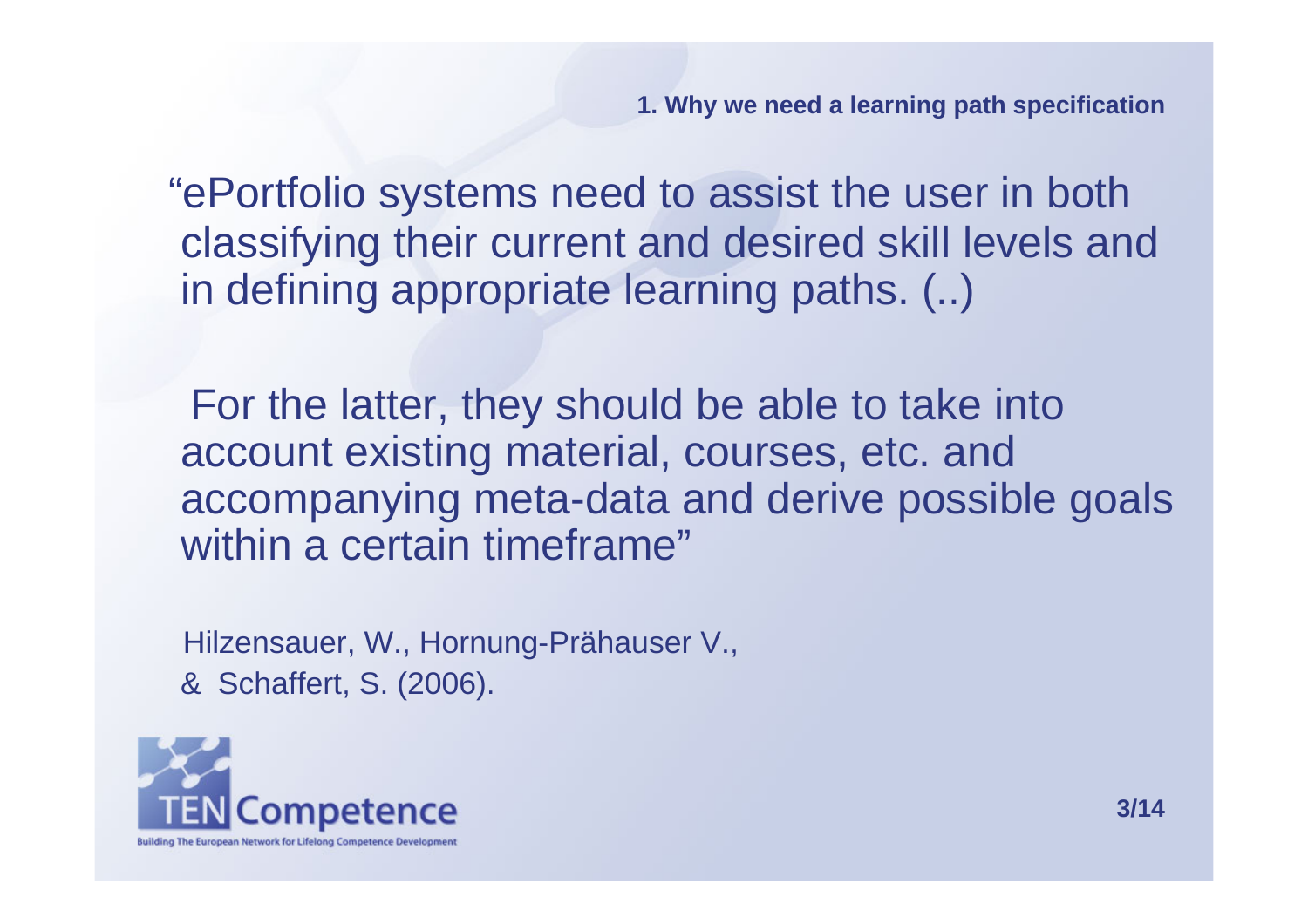- To support learners in comparing and selecting from available options to build <sup>a</sup> learning path
- Requires: uniform, meaningful way to describe learning paths + constituent parts (learning actions)



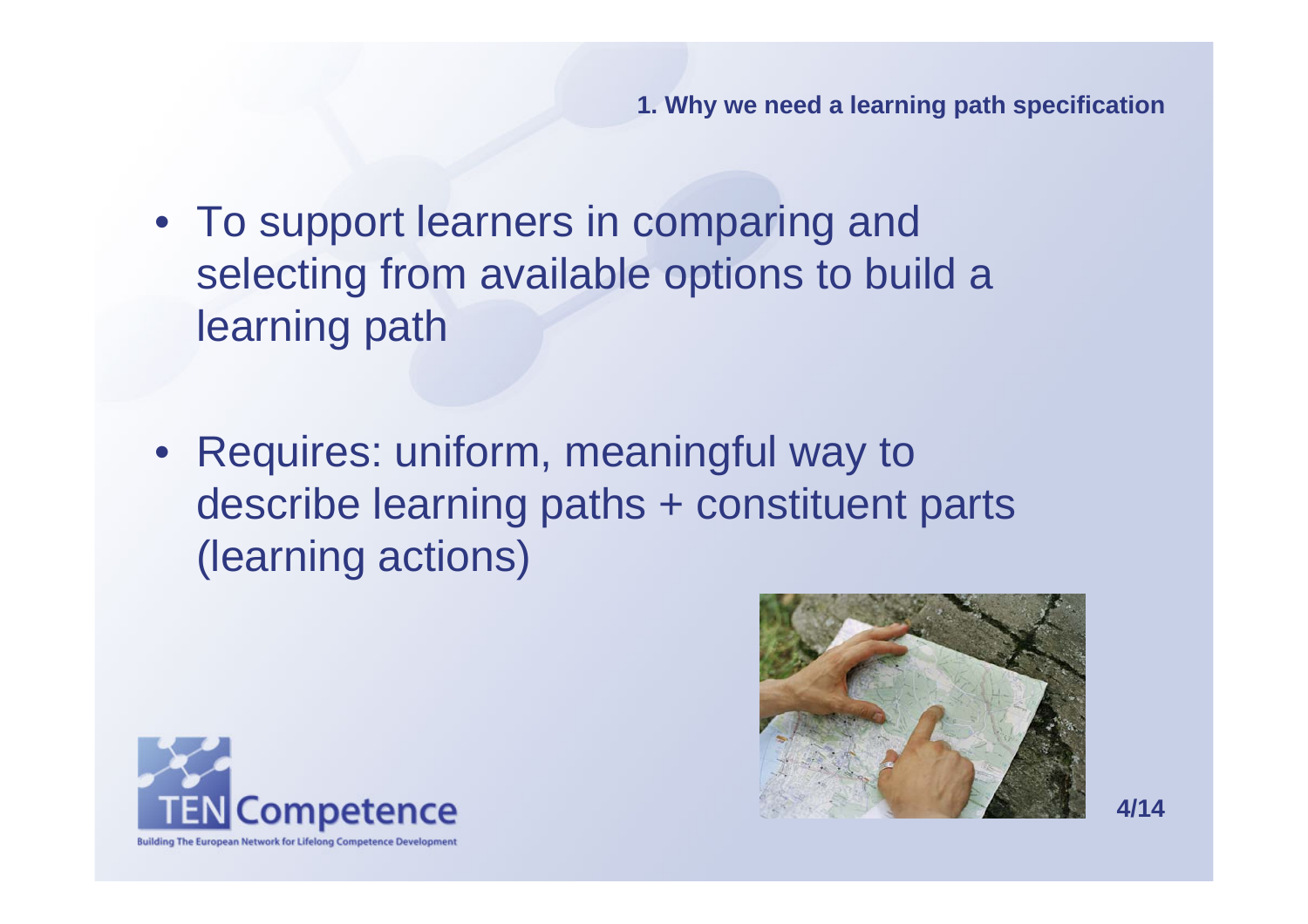Facilitating comparison: progress made

- General guidelines
	- QAA
	- $\mathcal{L}_{\mathcal{A}}$ ECTS - workload and learning outcomes
- National, European, global portals
- Metadata applications

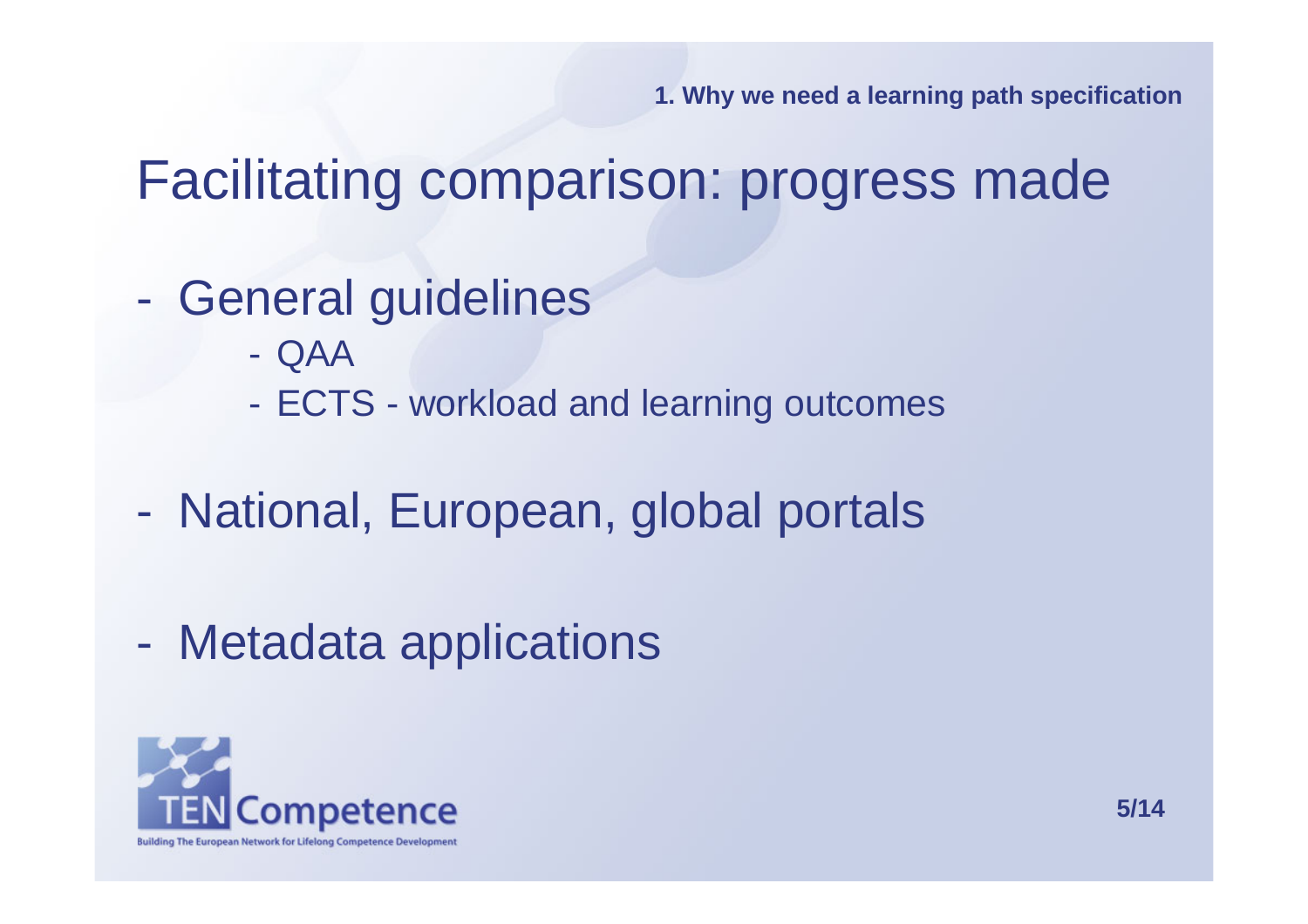**O** Internet

/i.

| PLOTEUS (Portal on Learning Opportunities throughout the European Space) - Microsoft Internet Explorer |                                                                                         |                                                                                     |                                                                                  | $\Box$ o $\Box$            |
|--------------------------------------------------------------------------------------------------------|-----------------------------------------------------------------------------------------|-------------------------------------------------------------------------------------|----------------------------------------------------------------------------------|----------------------------|
| Bewerken<br>Bestand                                                                                    | Beeld<br>Eavorieten<br>Extra<br><u>H</u> elp                                            |                                                                                     |                                                                                  | 4                          |
| Vorige *                                                                                               | ß<br>$\bullet$<br>×                                                                     | Zoeken $\mathcal{B}$ Favorieten $\mathcal{B}$ $\mathcal{B}$ $\mathcal{B}$<br>$\Box$ | 10. XX                                                                           |                            |
|                                                                                                        | Adres <b>&amp; http://europa.eu.int/ploteus/portal/searchcustom.jsp?dim6=254</b>        |                                                                                     | →<br>至<br>Ga naar                                                                | $\bullet$ .<br>Koppelingen |
| <b>Important legal notice</b>                                                                          |                                                                                         |                                                                                     |                                                                                  |                            |
| <b>PLOTEUS</b><br>English                                                                              |                                                                                         |                                                                                     |                                                                                  | ▾                          |
| <b>European Commission &gt; Ploteus &gt; Search</b><br><b>Search on EUROPA</b><br><b>Contact</b>       |                                                                                         |                                                                                     |                                                                                  |                            |
|                                                                                                        |                                                                                         | Home 1                                                                              | Search   FAQ   About this site   Your reaction   Useful links   Recommend a site |                            |
|                                                                                                        | Learning<br><b>Opportunities</b>                                                        | <b>Education</b><br>Exchange &<br><b>Systems</b><br><b>Grants</b>                   | Moving to a country<br>Contact                                                   |                            |
|                                                                                                        | Find websites of higher education institutions, databases of training courses, schools. |                                                                                     |                                                                                  |                            |
|                                                                                                        |                                                                                         |                                                                                     | Advanced search                                                                  |                            |
|                                                                                                        | <b>Select level of education:</b>                                                       | $\overline{?}$<br>All levels                                                        | $\overline{\phantom{0}}$                                                         |                            |
|                                                                                                        | Select the language in which you want to learn:                                         |                                                                                     | All languages v                                                                  |                            |
|                                                                                                        | Select where you want to learn:                                                         | Europe                                                                              | $\overline{\phantom{a}}$                                                         |                            |
|                                                                                                        | Select what you want to learn:                                                          |                                                                                     |                                                                                  |                            |
|                                                                                                        | All Subjects                                                                            |                                                                                     |                                                                                  |                            |
|                                                                                                        | ▶ Agriculture, forestry and fishery                                                     | ▶ Architecture and building                                                         | $A$ rts                                                                          |                            |
|                                                                                                        | ▶ Business and administration                                                           | Computing<br>▶                                                                      | Engineering and Engineering trades                                               |                            |
|                                                                                                        | Environmental protection                                                                | Health<br>▶                                                                         | Humanities                                                                       |                            |
|                                                                                                        | ▶ Journalism and information<br>▶ Life science                                          | Languages<br>Manufacturing and processing                                           | $\blacktriangleright$ Law<br>Mathematics and statistics                          |                            |
|                                                                                                        | ▶ Personal services                                                                     | ▶ Personal skills                                                                   | Physical science                                                                 |                            |
|                                                                                                        | ▶ Security services                                                                     | Social and behavioural science                                                      | ▶ Social services                                                                |                            |
|                                                                                                        | Teacher training and education science                                                  | ▶ Transport services                                                                | $\blacktriangleright$ Veterinary                                                 |                            |
|                                                                                                        |                                                                                         |                                                                                     | <b>Search</b>                                                                    |                            |
|                                                                                                        |                                                                                         |                                                                                     |                                                                                  |                            |
|                                                                                                        |                                                                                         |                                                                                     |                                                                                  |                            |
| Top                                                                                                    |                                                                                         |                                                                                     |                                                                                  |                            |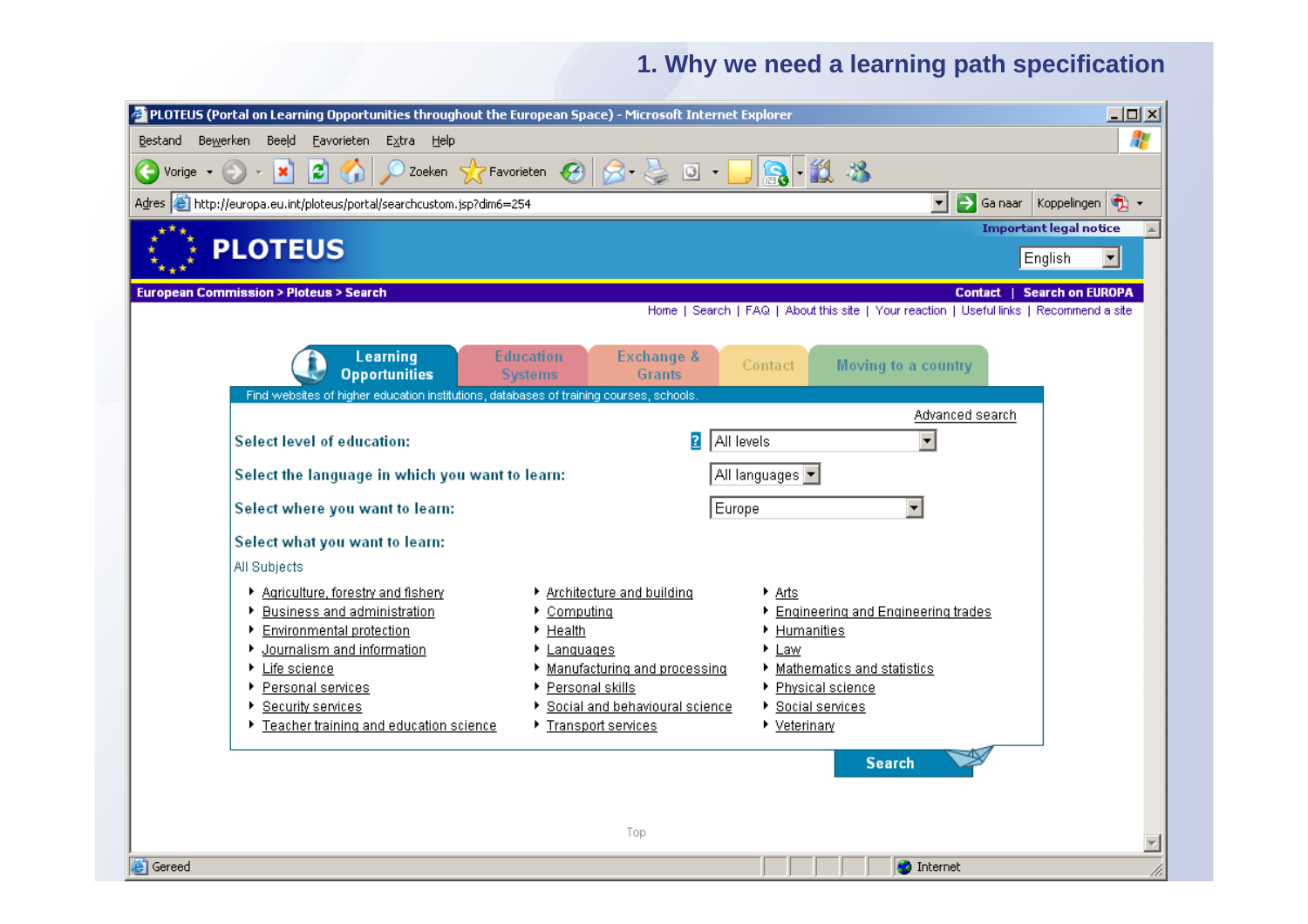### Metadata applications

and the contract of the con- CUBER-project: IEEE LOM extensions for instance: schedule information, learning objectives, teaching method, study guidance

### and the contract of the con-Course Description Metadata

standardization of course unit description / establishment of national and international coursecatalogues, course portals

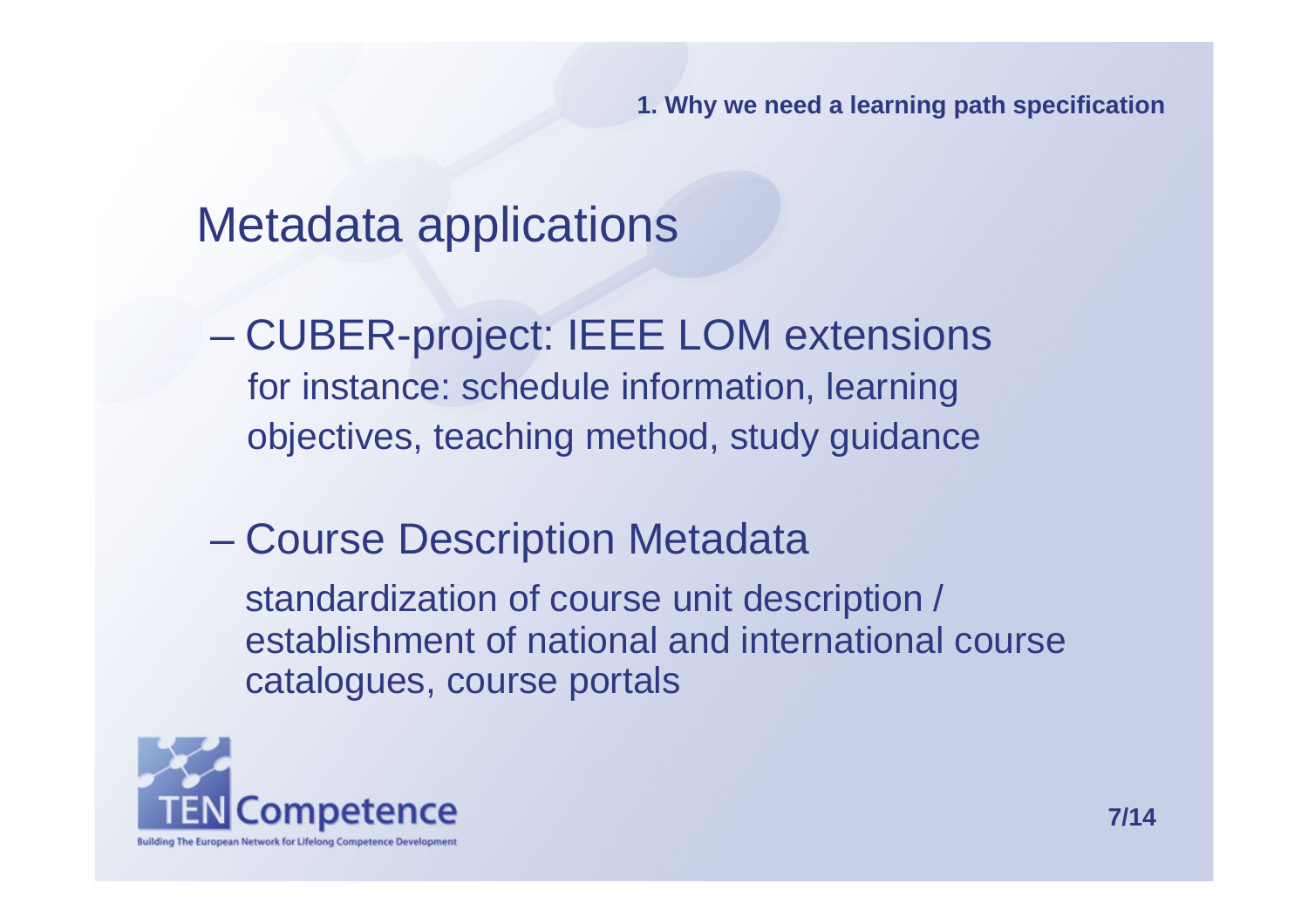### But:

- focus on formal learning
- $\mathcal{L}_{\mathcal{A}}$ focus on subject
- focus on catalogue information/ providers



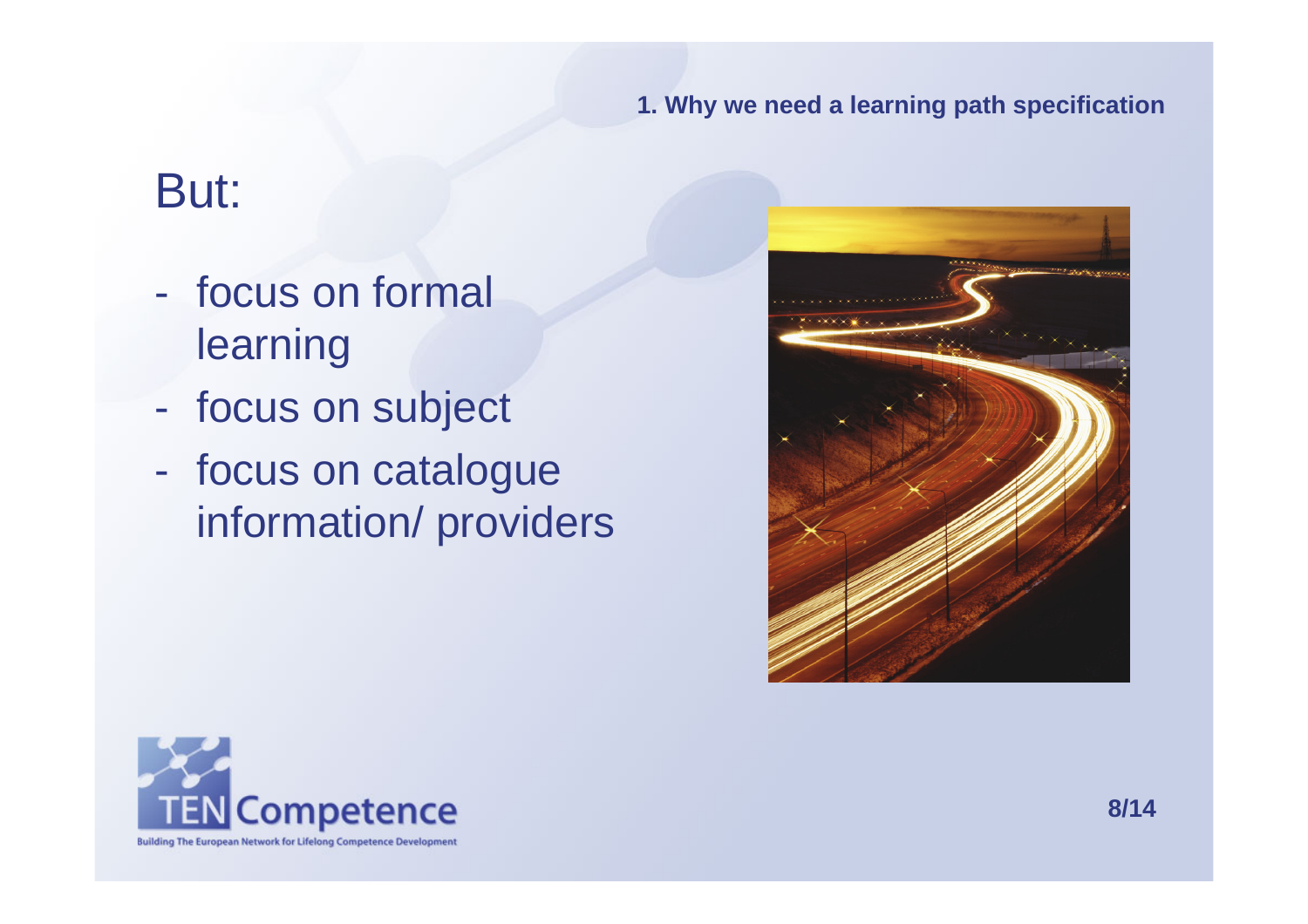## Requirements for a learning path specification

- Modular composition (built from units)
- Nested composition (composed of other learning paths)
- Learning outcomes
- Entry requirements
- Selection (mandatory and optional elements)
- Sequencing (fixed order)

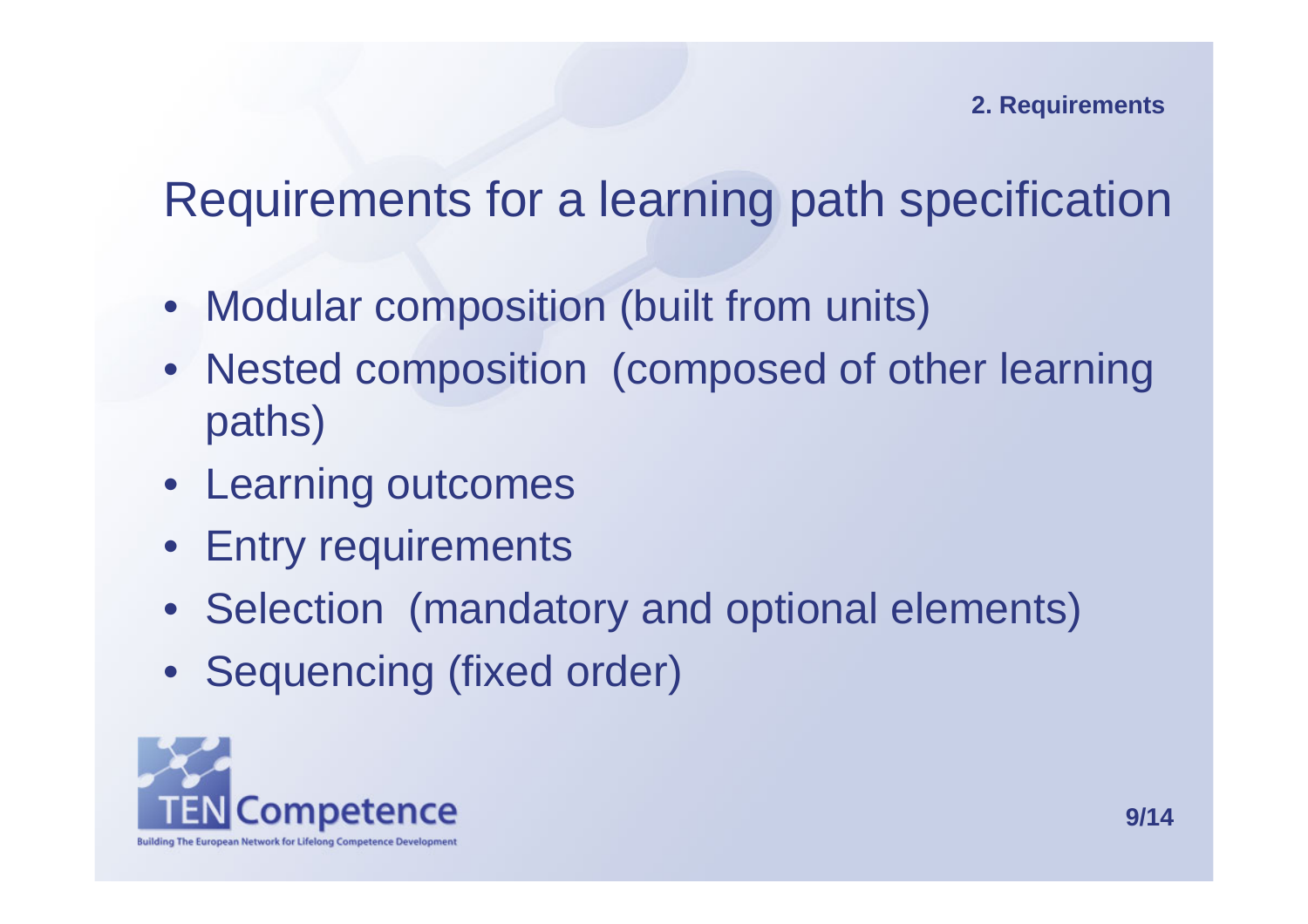- Temporal coordination (parallel programming)
- Completion (specification of requirements for completion)
- Conditional composition (conditions to include/exclude)
- Substitution (which units might be replaced and criteria for the substitute)
- Formality (automatic processing)
- Interoperability (different support systems)

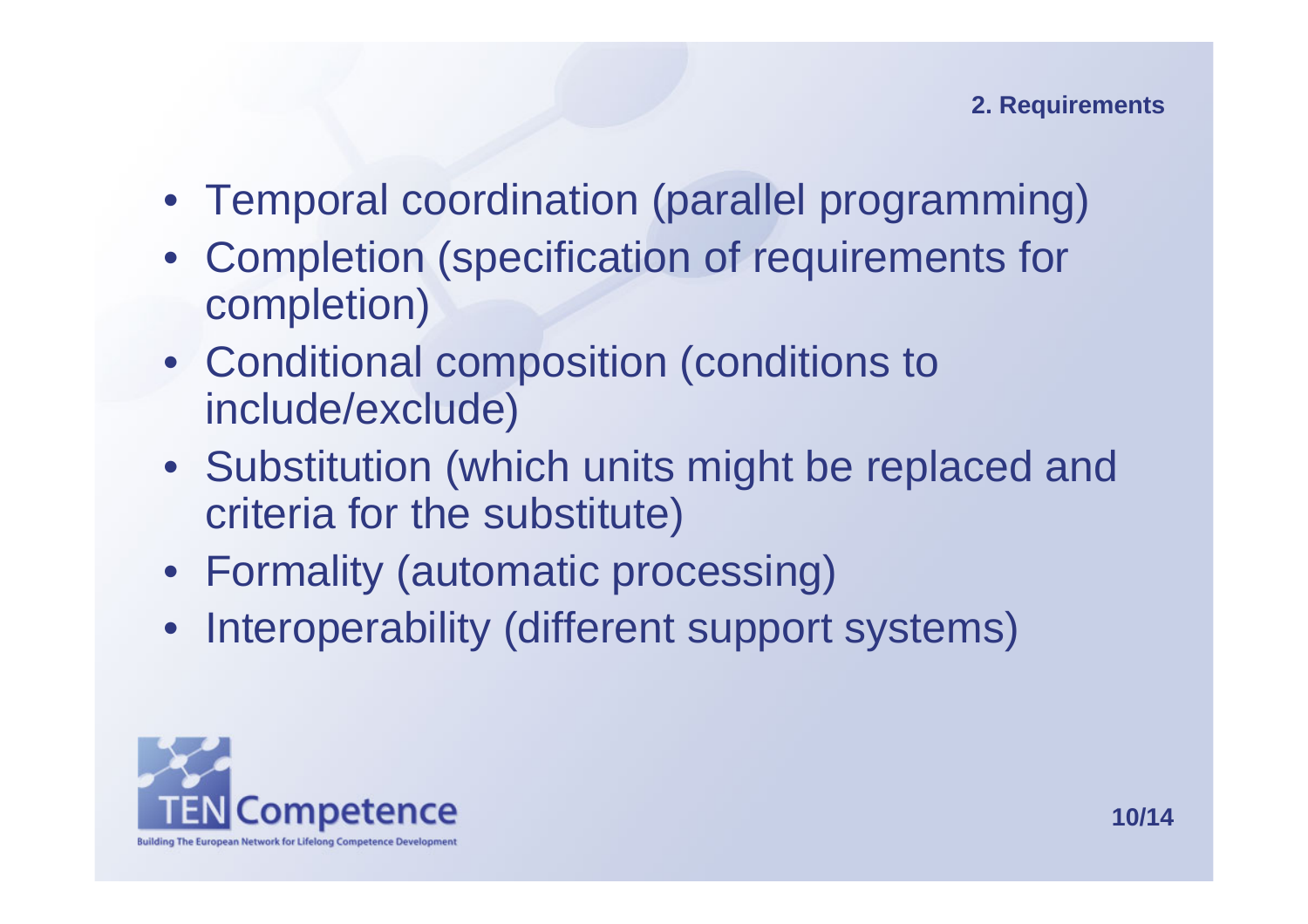**3. Can we use existing approaches**

# Existing specifications for curriculum modelling (XCRI) and learning design (IMS-LD)

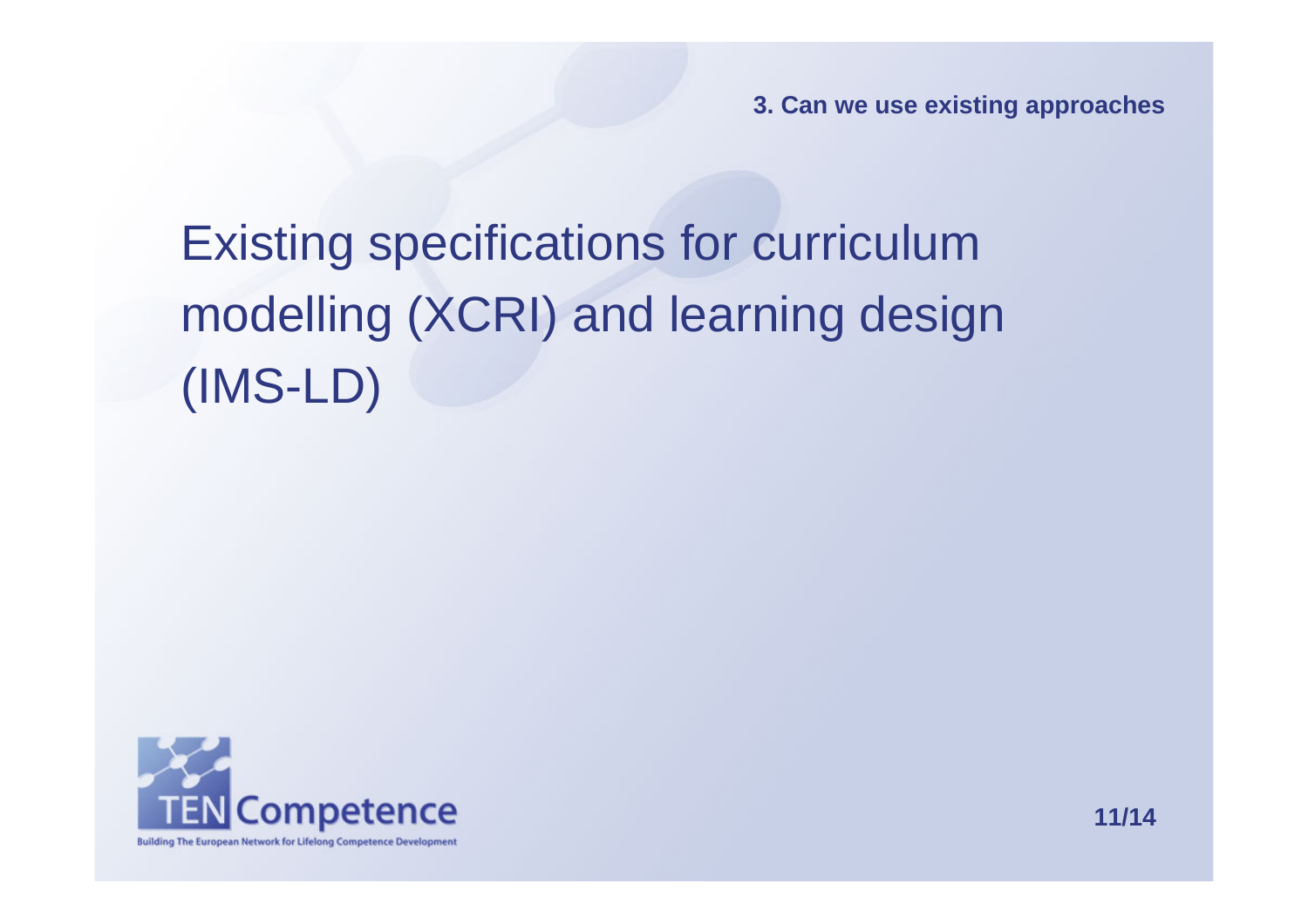### **4. Initial model**



**Metadata** 

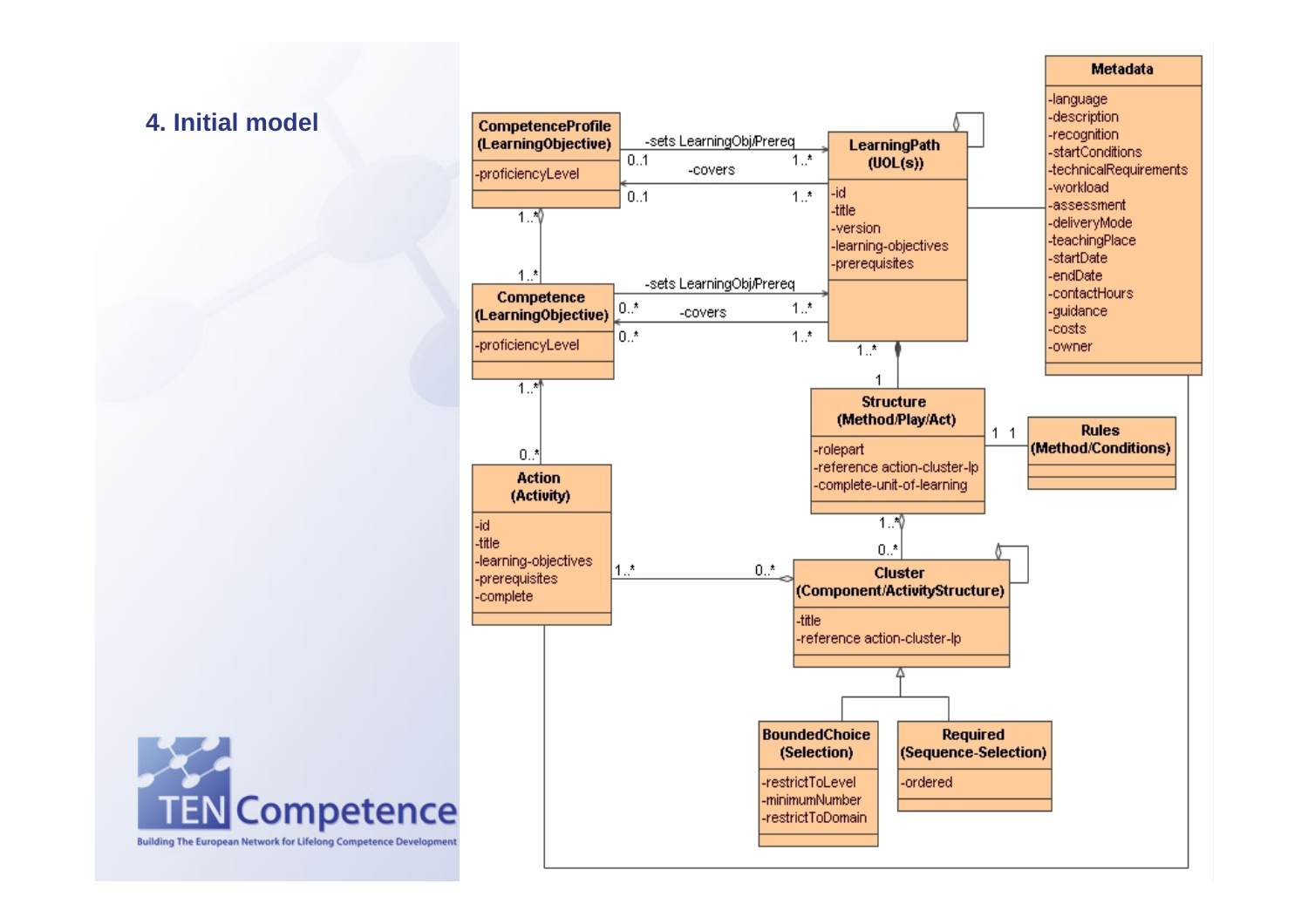### **4. Initial model**